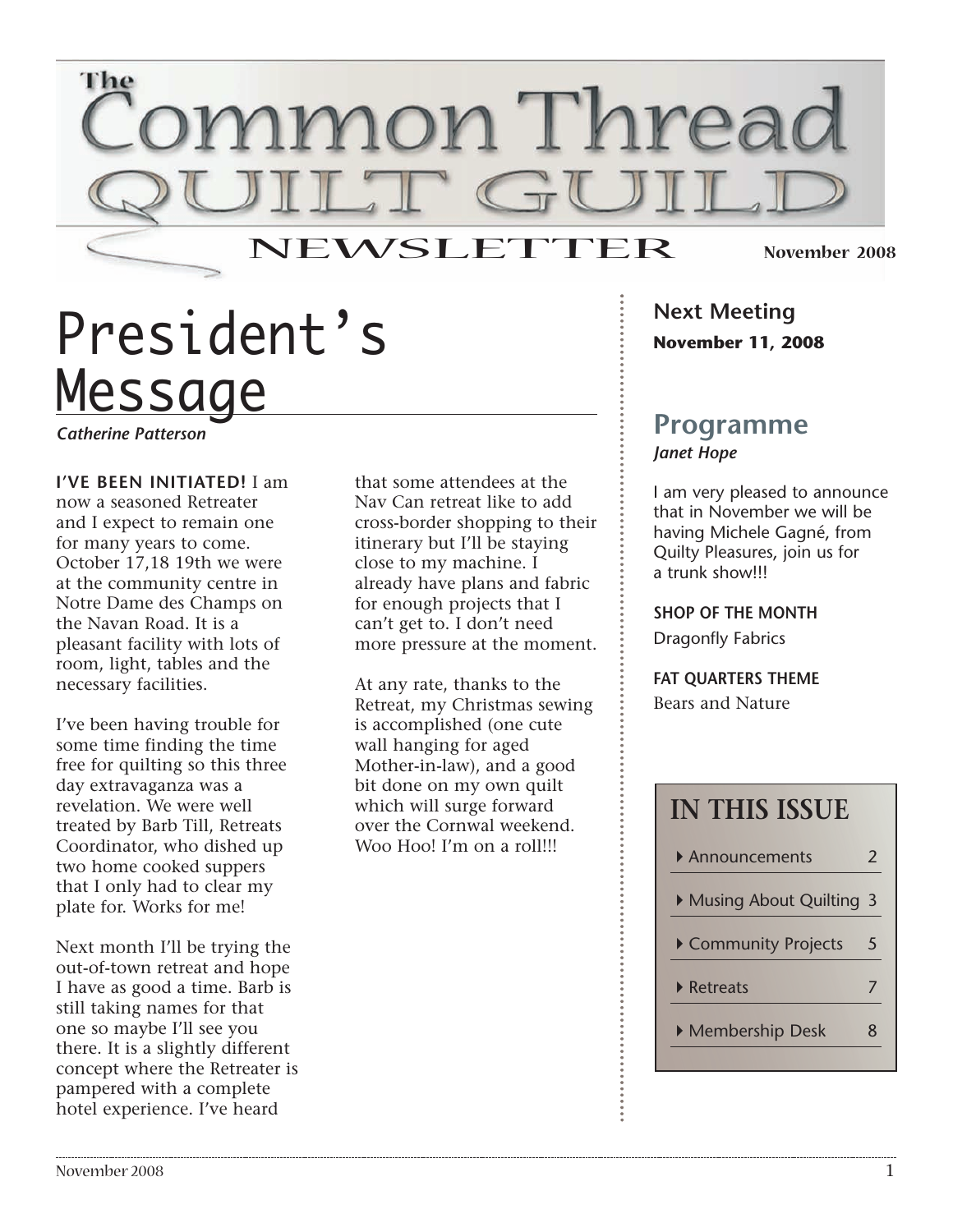# **E xe c u t i ve Te a m**

| <b>President</b>      | <b>Catherine Patterson</b>      |
|-----------------------|---------------------------------|
| <b>Past President</b> | Cathy Sheldrick                 |
| <b>Vice-President</b> | Linda Won                       |
| <b>Treasurer</b>      | <b>Catherine Parkinson</b>      |
| <b>Secretary</b>      | Jane Maddin                     |
| Programme             | Janet Hope                      |
| Workshops             | <b>Sylvie Proulx</b>            |
| Library               | Elizabeth Jones-Villeneuve      |
| Membership            | Pauline McNally<br>Wendy Warren |
| <b>Retreats</b>       | <b>Barbara Till</b>             |
| <b>Newsletter</b>     | Sylvia Gilfix                   |
| Challenge             | <b>Yvette Lessard</b>           |
| Webmaster             | Sylvia Gilfix                   |
| Community<br>Projects | Victoria Van der Linden         |
|                       |                                 |

### To reach members of the executive write to **info@commonthread.on.ca**



# Announcements

## **Summer Quilt Contest**

The summer Quilt Contest winners were awarded their prizes at the October meeting

### **QUILT TOP**

*Pat MacDonald* chose to use her \$10 at Quilty Pleasures

### **FINISHED QUILT**

*Michelle Clouthier* spent her \$40 at Julee's Homecrafts

### **Guild Workshop**

Victoria VanderLinden will be leading the Guild Workshop on November 22. The pattern featured that day is Patchwork Plaid. We will show you a great way to use squares of patterned fabric: think Christmas/holiday, or Charm Pack, or I-Spy, or just anything! See Sylvie Proulx at the Workshop table for details.

## You can call me anything you like . . . just don't call me late for dinner!

It has been a very long time since we've had an end of the year Banquet. What I am proposing is a banquet in May or June and not on the second Tuesday of the month. We hope to make it a fun and relaxing evening for all. Not sure of the location, as that all depends on how many people are interested. There will be a small deposit required to hold a place for you at the table. If you are interested in attending or being part of the committee, currently a committee of one, please see me on Tuesday night.

PS. I hate to eat alone, so why not join and have some fun.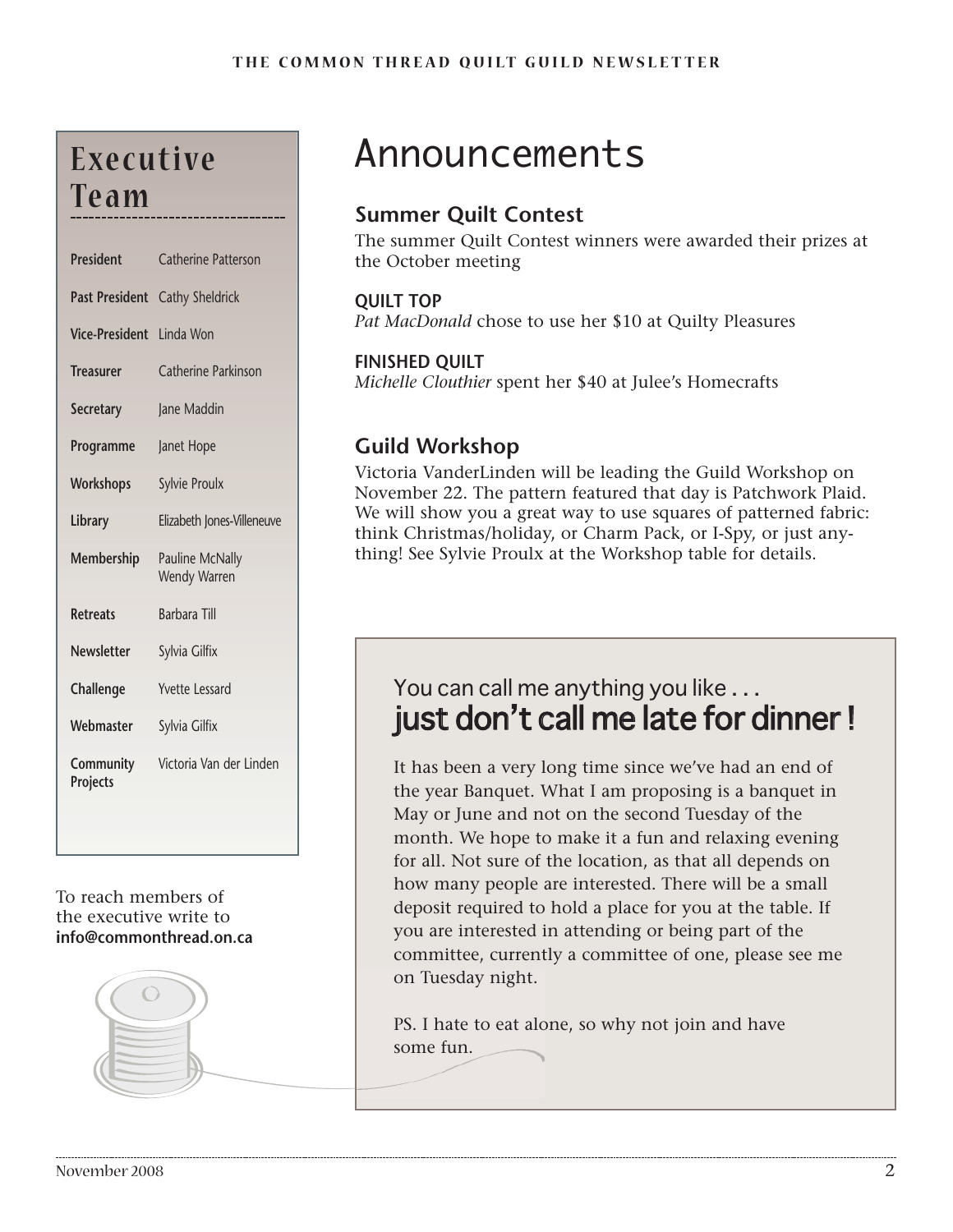# Quilt Musings for November

You know how it is, as we age, we discover things about ourselves. I have discovered that I don't do 'random'. By this, I mean, that if I am given the slightest choice in the matter, I either have to find a pattern in something, or I have to put something together in a pattern.

I have a book with quilt patterns in it. (Oh, I need to digress slightly. I am a Library Technician in my 'real' life. I was in my forties before I discovered that I was going to be a library technician when I grew up – and now that I am 50 something and I'm as grown up as I'm going to be, I've discovered that I like patterns. And, if there was ever a job where you needed to like patterns, working in a library is it!) Okay, back to the quilting book. This book is lovely. It has a pile of patterns in it that are made with 6 different fabrics. In a couple of the patterns, each piece of fabric is cut in the same way, into the same number of squares and rectangles and then they are combined to make a quilt.

All of the quilts are represented in the book in two different colour combinations, which I think is brilliant, because, not only am I opinionated on patterns, I'm opinionated on colours as wel—and contrast... but those are topics for another evening of musing!

The first quilt in the book is done in two different colour combinations—one is done in pastels and the other is done in some darker prints. And the 'pattern' is the same. To me they look as if the ladies who designed the quilt took all the little squares and rectangles, blindfolded themselves, spun themselves around a couple of times and then threw each piece at their design wall, and when they took off their blindfolds, their only rule was the blocks could only be moved enough to make then oriented properly so that they fit into a rectangle to make a quilt.

Now, this makes it sound as if I don't respect the ladies who designed these quilts, and I wish to hasten to inform you, that I LOVE all

the rest of the quilts in the book—but all the rest have a recognizable pattern. If there is a pattern to the first quilt, I can't see it. (And I can't pick it out in either colour. In fact, the two quilts appear, to me, to be NOTHING alike – because I can't find a pattern in either of them.)

All this to say, I have been sort of discovering this little quirk about myself over the past 10 or 12 years. I knew that I liked certain quilts more than others (hey, who doesn't?) And I knew that I liked certain colours and certain colour combinations better than others. But it wasn't until I got a Community Quilt to put together that had an odd colour combination AND was missing blocks that I discovered that I couldn't JUST put it together. It took me three years to decide that I ought to JUST give it back, but before I admitted defeat—I took it out of the bag, read the instructions I had been provided with (which were to cut MORE ugly blocks and then put the thing together) when I remembered Victoria's plea that the quilts were not to be so big that the back needed more than one width of fabric. And I had that moment of epiphany. I could get past the ugly colour IF I could find a pattern that I could live with (and if, incidentally, I didn't have to make MORE ugly blocks.)

So the whole thing went up on my design wall that Flannel sheet!) and I moved the four patches around with the sashing fabric, and I moved them around and I moved them around, and FINALLY, a pattern emerged.

For me, in short, the WHOLE thing is about patterns. What about you? Do you do 'random'? Do you like it? My guess is that there are lots of quilters who like patterns, even if they are patterns that only they can see.

Enjoy your quilting!

Jane Maddin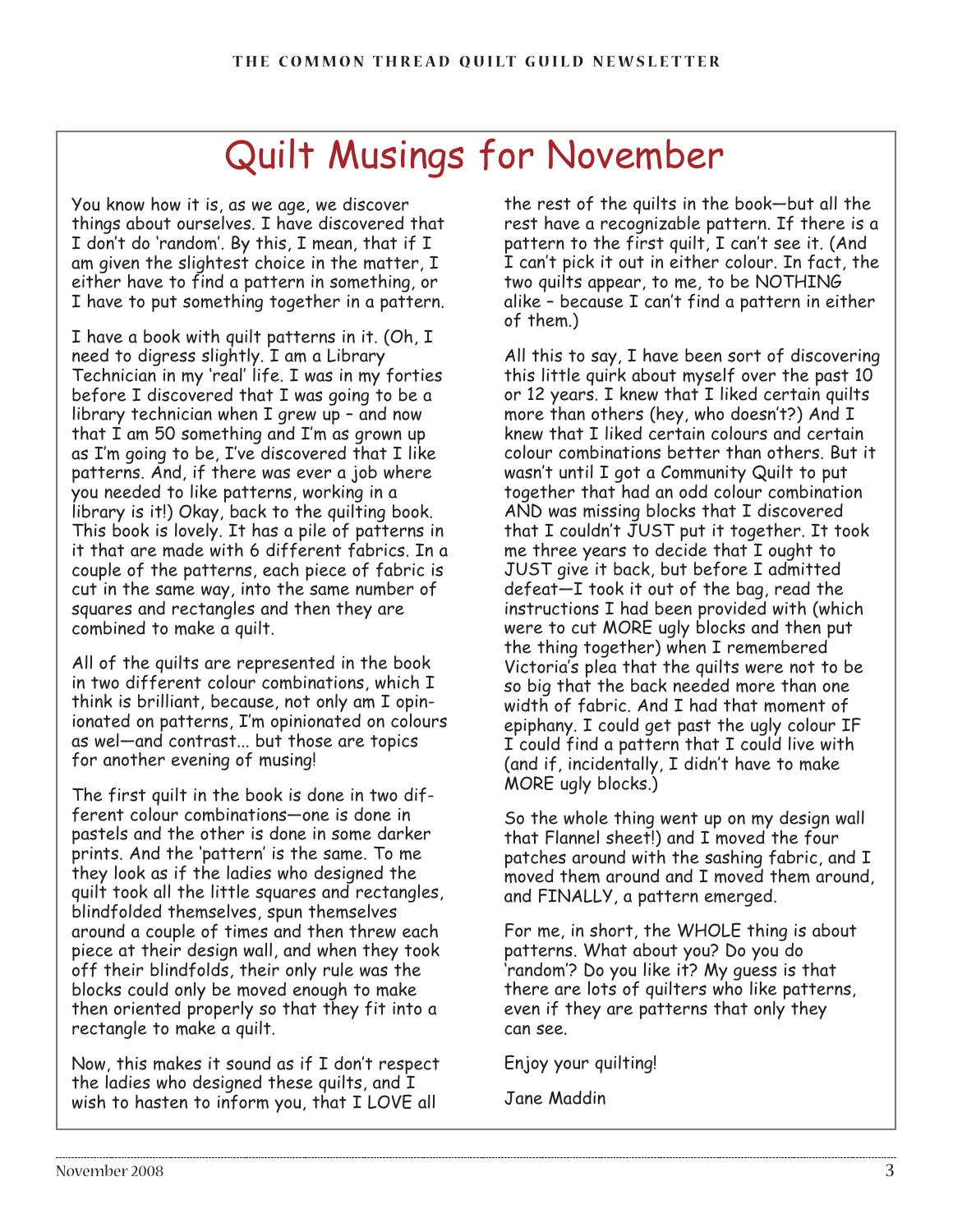

# **Julee's Homecrafts**

5502 Osgoode Main St. Osgoode Village, Ont. *(613)* 826-1243

www.julees.ca julees@sympatico.ca

Quilting \* Tole Painting \* Books \* Patterns \* Notions \* Embellishments







#### **NEW LOCATION**

2679 Alta Vista Dr., Ottawa, ON K1V 7T5 [Alta Vista Shopping Centre—Alta Vista Dr. at Bank St.]

#### **613-521-9839**

Open Monday to Thursday 10 to 5:30 • Saturday 10 to 5 Friday 10 to 5 (except July & August)

# Shopping excursion to Montréal

On September 29, six CTQG members set out to find fabric and fun in Montreal.

In addition to three fabric store stopovers, our hosts made sure that we were comfortable, had a good lunch and took us to morning and afternoon snacks at Tim's in Rigaud.

Some of us found fabric while others found batting, embelishments and more. Most importantly everyone had a good time!

**NOTE:** More excursions are planned for Spring of 2009.

Be sure to see Sylvie, our Workshop coordinator for more details.

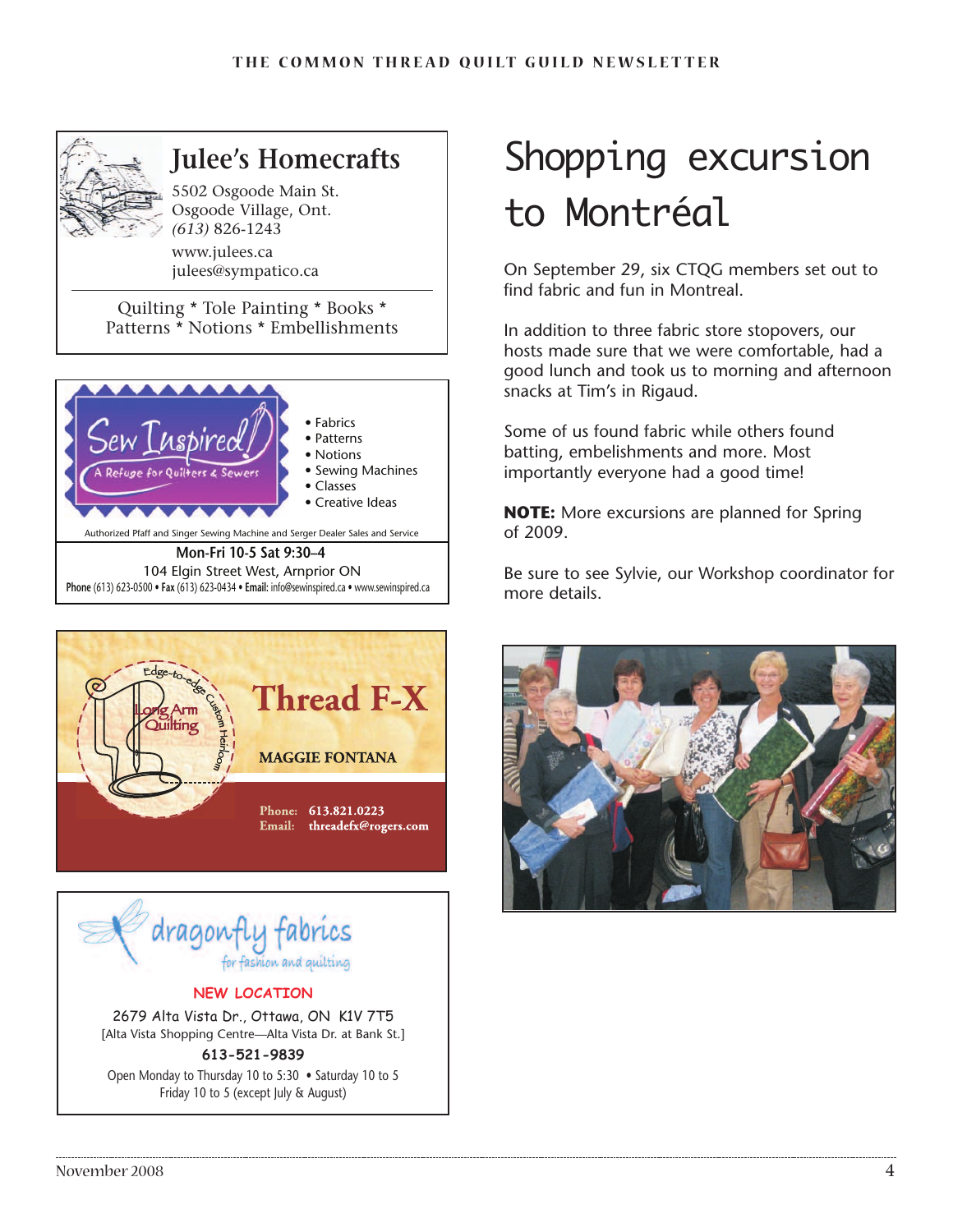# **Community** Projects

*Victoria Van der Linden*

Community Projects Committee: Victoria Van der Linden, Catherine Senecal, and Barb Donaldson

How does the committee work? You can sign out a bag of donated fabric, or a quilt top to be quilted, or donate a quilt, or donate fabric and batting-come see us for details.

Want to try out your machine quilting skills? Visit our table at the right of the stage to join in finishing our 25+ quilts for the following charities:

1) The Common Thread Quilt Guild collects monthly donations of Cuddle Quilts for use on the isolettes at the General Campus. The tiny at-risk babies look less clinical in their quilt-covered bed, and the families take the quilts home. Barb Donaldson can tell you more about sizes, can show you patterns, and can give you donated fabrics.

Thanks to the generous response to our call for more Cuddle Quilts, 59 were delivered last month! We appreciate your thoughtfulness.

- 2) We support the Victims of Violence outreach program with young child/teen/adult themed Comfort Quilts (40" x 60").
- 3) We support the St. Mary's Community Outreach Centre with baby/child themed quilts (anything from 30" x 40" to 40" x 60"). The young mothers benefit from counseling and instruction.

**FREE PATTERNS:** the 2007 pattern booklet is available from Barb Donaldson.

### THANK YOU FOR THE BABY GIFT

To the ladies of the Quilters Guild: Our baby daughter received one of your quilts in the NICU at Ottawa General Hospital. It was beautiful and obviously made with tender loving care. We were so pleased to be told that we could bring it home. We will always treasure it! Many thanks,

Pat, Jennifer and Madeleine



### Frances O'Neill Quilter

Fran's Quilting Services Workshops, Commissions, Private Instructions, Patterns

### BY APPOINTMENT ONLY

60 Sparrow Way Ottawa, Ontario CANADA K1V 9H5 Tel: (613) 733-7865 E-mail: franquilts@rogers.com Website: www.fransquilting.com



**3217 Navan Rd, Navan Ontario K4B 1H9** *(613)* **837-6222**

### *Specializing in Quilting Supplies*

• Fabrics • Notions • Books •

*Ideas, advice and instructions available to all quilters, from beginners to experts.*

### **Hours:**

**Thursday: 9:30 am - 6 pm** Friday: 9:30 am - 5 pm Saturday 9:30 am - 4 pm or by appointment (don't be shy)

**Visit Aunt Beth on the web: www3.sympatico.ca/auntbeth**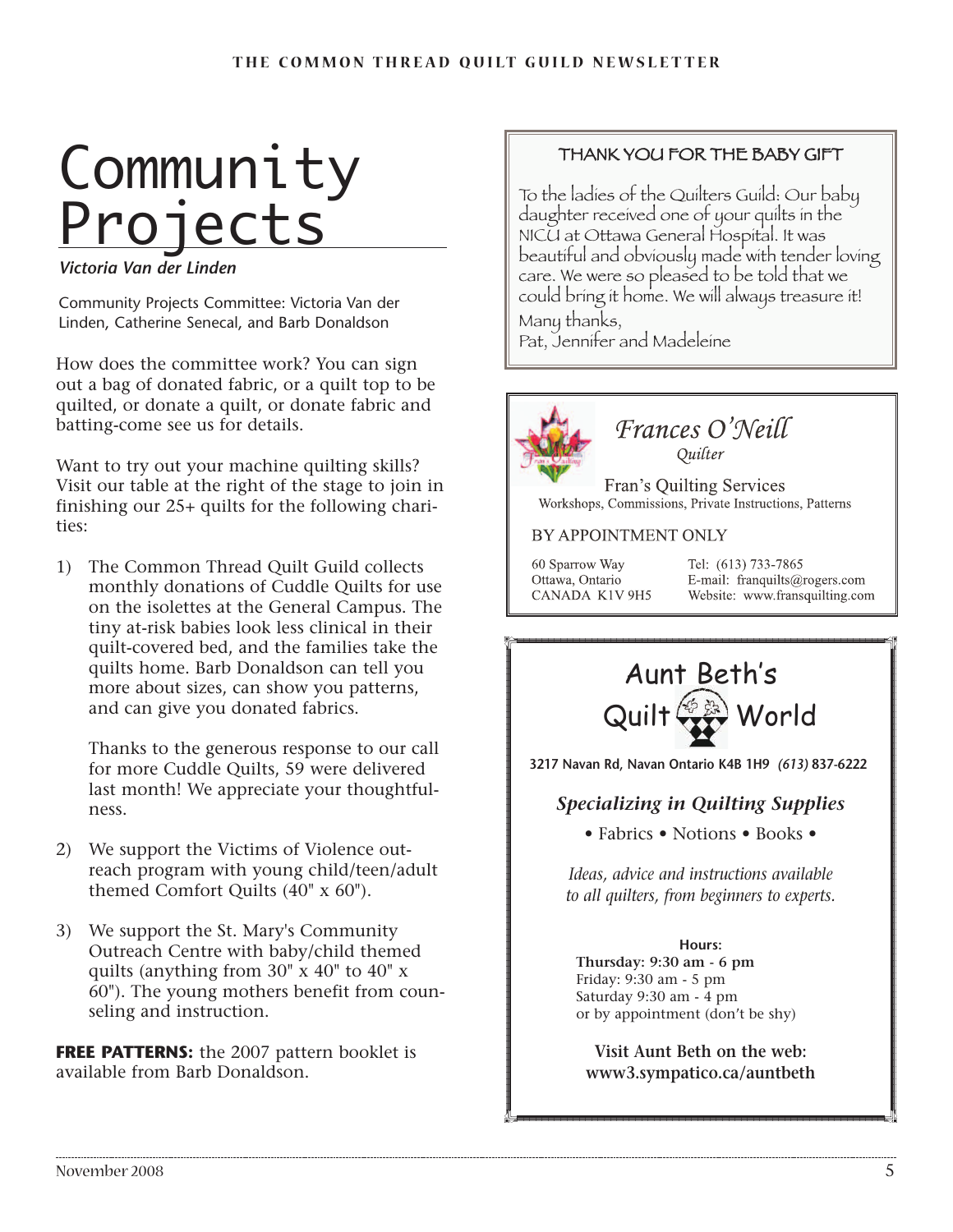## You Ouilt on my Tin Lizzie 18 Longarm







## **Karine's Quilting Touch** Quilt making services

**Karine Chapleau** kchapleau@sympatico.ca *(613)* 824-9598

**Appointment required!** Services guaranteed Pick-up and delivery service available Bilingual service available

- Special occasion coming up? Why not have a memory quilt made? Let me quilt it for you!
- Do you have that quilt top that just needs quilting? Let me help you, give me a call.
- Get your quilt back within a month!

### **Upon presentation of this ad, you will receive 10% off any quilting services.**



**Authorized PFAFF Dealer**

Offering a Full Range of Supplies for the Creative Quilter:

> Fabrics **Notions** Books, Patterns, & Classes Sewing Machines & Sergers

2211 St. Joseph Boulevard, Orleans, Ontario K1C 7C5 **Tel.:** *(613)* 834-3044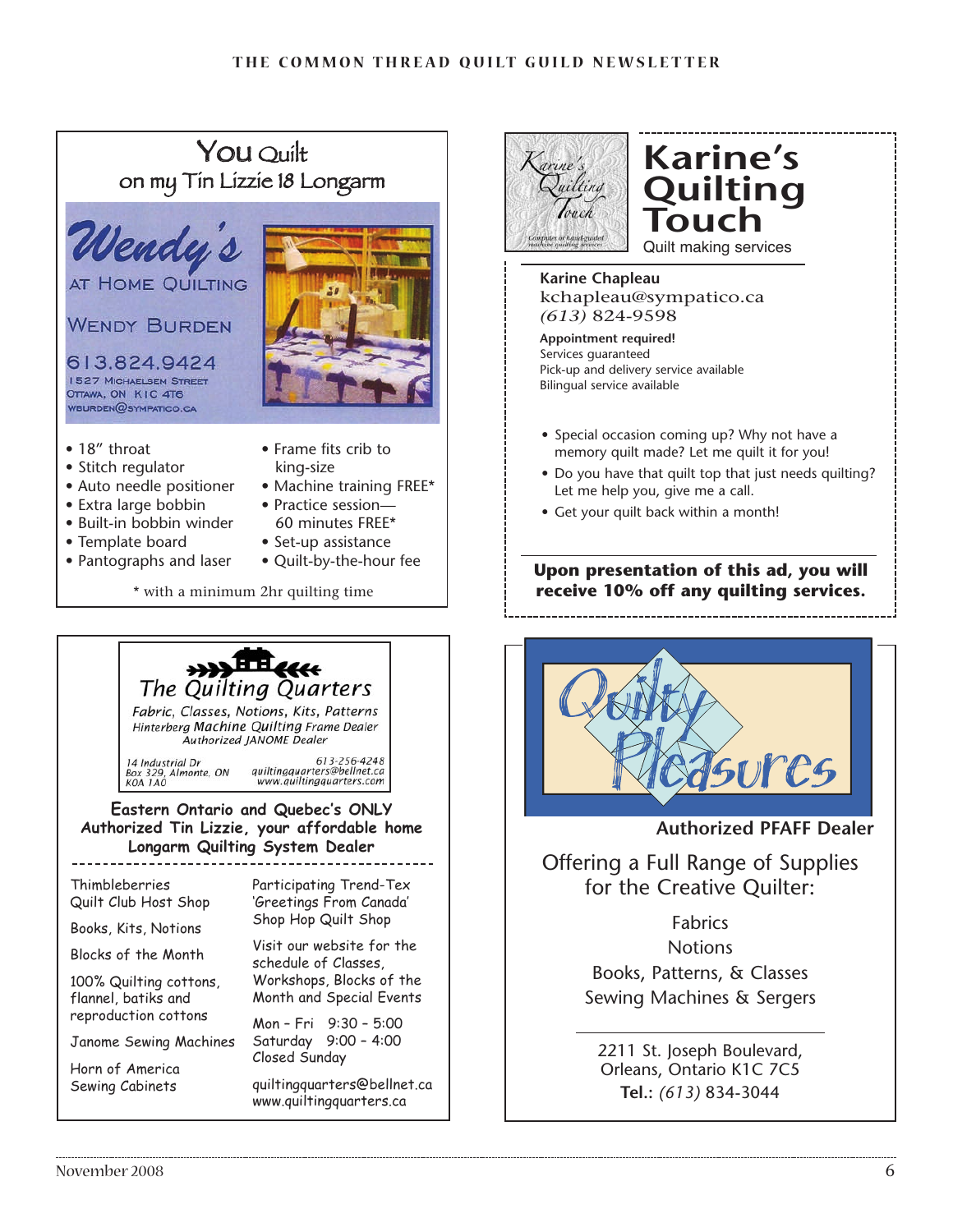# Retreats

*Barbara Till*

Happy November everyone!

It sure is getting cold out, and that can only mean time for sewing!

We just had an in-town retreat at Notre Dame des Champs Community Centre. It was my first retreat ever, and I must say: "I liked it". There were only 6 of us, but, we made new friends as we sewed and chatted. In addition to cutting and sewing, two in our group managed to sandwich some 6 or 7 quilts—and how quickly that went! It would seem that a large room with some large tables to work at makes the task so much easier than moving furniture and chasing cats away! I personally got lots of 'planning advice' for which I have to say a big thank-you!

Our next retreat is at Navcan in Cornwall— Friday Nov. 28th to Sunday Nov. 30th. (Do you have a Christmas project you need some uninterrupted time for?)

Special weekend rate is \$266.20 (including taxes)—for 2 nights.

Check-in is 16:00 but we can start sewing at 15:00.

Check-out is noon; we can sew until 15:00.

If you can't make it for the whole weekend there is a single night cost of 193.55 (including taxes).

Hope to see you there!

Barb



Welcome to the most complete quilt store in the Ottawa Region. You will find the widest range of notions, patterns and books as well as a wide selection of Moda, Kaffe Fasset, Hoffman, batiks, Civil War Reproduction and much more.

Come and browse at your leisure and meet our knowledgeable and friendly staff.



**We are an authorized BERNINA<sup>™</sup> Dealer**